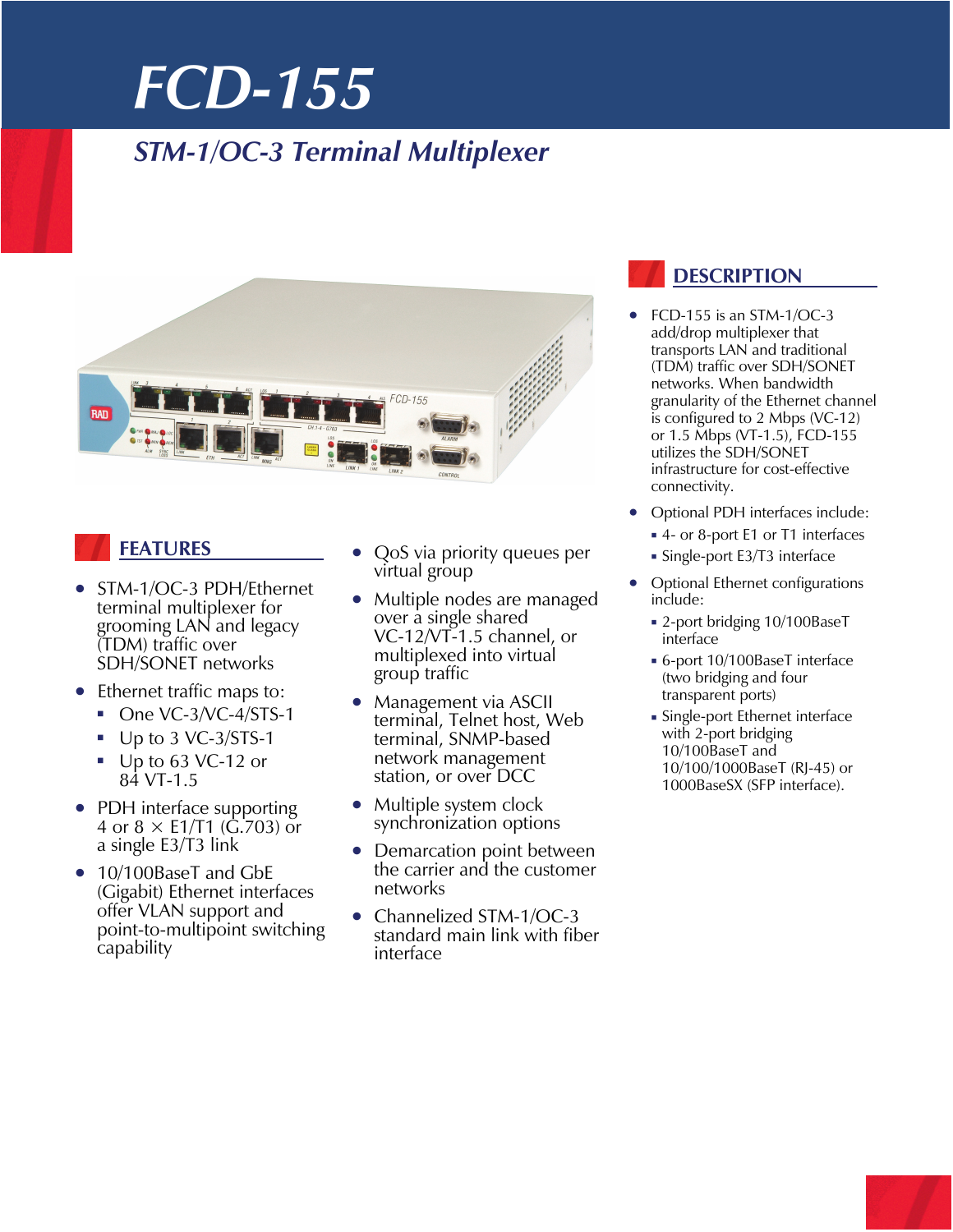## *STM-1/OC-3 Terminal Multiplexer*

#### **NETWORK INTERFACE**

- The STM-1/OC-3 interfaces are user-configurable and provide a high-quality and high-availability link, as well as performance monitoring of the traffic path.
- The STM-1/OC-3 link is supplied with an SFP socket (see *Ordering*).
- The user can define the following SDH/SONET clock sources:
	- **Internal**
	- Recovered from the STM-1/OC-3 interface, including automatic selection based on SSM (Synchronization Status Messaging)
	- **External E1**
- FCD-155 supports an optional 1+1 link protection mechanism (unidirectional MSP/APS) and SNCP path protection.
- Maintenance capabilities include user-activated local loopbacks and remote loopbacks on the STM-1/OC-3 main link and PDH tributaries.

#### **LAN INTERFACE**

- The 2-port 10/100BaseT or single-port Gigabit Ethernet interfaces include a built-in Ethernet bridge that supports VLAN according to IEEE 802.1Q and 802.1p.
- The 4-port transparent LAN extension, without bridge functionality, creates total separation between customers for security. The maximum frame length is 2 kb.
- The 10/100BaseT LAN interface supports autonegotiation for plug-and-play Ethernet connectivity and complies to IEEE 802.3/Ethernet V.2 standards.
- An optional Gigabit Ethernet port enables connection of one LAN port to eight virtual groups. This option provides LAN extension over SDH/SONET networks with bridge functionality. The maximum frame length is 2 kb.
- Ethernet traffic is mapped into SDH/SONET containers using the following link layer protocols:
	- Generic Framing Procedure (G.7041, FP-T1X1.5/2001-186, GFP-F), framed mode
	- Link Access Procedure for SDH/SONET (LAPS) protocols following draft recommendation ITU-T X.85/X.86.
- Each user's Ethernet traffic can be mapped into SDH/SONET virtual containers in any of the following ways:
	- $\bullet$  Up to 63  $\times$  VC-12, or  $84 \times VT - 1.5$
	- $\approx$  3  $\times$  VC-3/STS-1
	- $\blacksquare$  1 × VC-4.
- Ethernet traffic can be switched to different bundles of virtually concatenated VCs (up to 8 bundles) according to a predefined group.
- Link Capacity Adjustment Scheme (LCAS) is supported in compliance with the G.7042 standard, which allocates bandwidth according to Ethernet traffic.

### **APPLICATION**



**Figure 1. ADM Application in a Corporate Environment**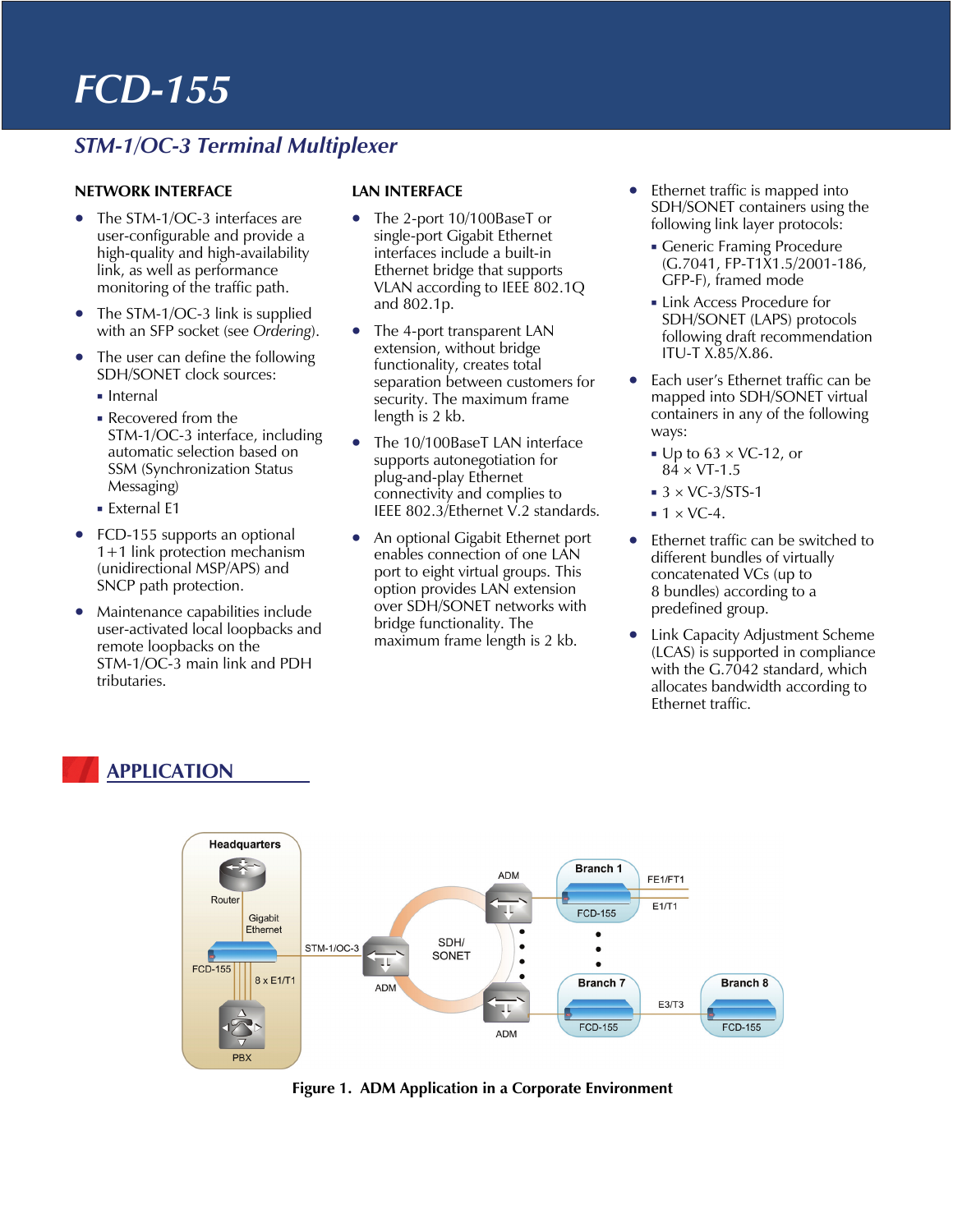- SDH/SONET media can transport basic Ethernet packets of up to 1536 bytes enabling connection to MPLS networks.
- The Ethernet interfaces allow interconnection of SAN (Storage Area Networks) devices with Ethernet packets up to 2 kb.
- Spanning Tree Protocol (STP) and Rapid Spanning Tree Protocol (RSTP) support Layer 2 ring applications.

#### **TDM INTERFACE**

- FCD-155 has an optional interface module containing 4 or 8 E1/T1 balanced interface ports that transfer data transparently in compliance with the G.703 standard. The unbalanced E1 interface is software selectable on the 8-port version. The 4-port version is jumper selectable and requires an adapter cable (see Ordering).
- An optional E3/T3 port supports unframed E3/T3 links over SDH/SONET.
- TDM traffic is mapped into SDH/SONET VC-12/VC-11/VC-3 or SONET VT1.5/STS-1 containers that can be placed anywhere within the STM-1/OC-3 bandwidth.

#### **MANAGEMENT**

- Remote units can be managed in any of the following ways:
	- **IP/PPP over DCC protocol**
	- Via a dedicated virtual group containing at least one VC-12/VT-1.5 channel
	- **Inside user traffic in a virtual** group separated by the GFP Channel ID or VLAN tag
	- Out-of-band, via direct connection to one of the LAN ports.
- Status and diagnostic information is defined, configured, and monitored using one of the following methods:
	- ASCII terminal connected to the V.24/RS-232 control port
	- Telnet host via management platform or LAN port
	- **Network management station** running RADview, the SNMP network management application
	- **TFTP** applications to update software and upload/download remote configurations
	- ConfiguRAD via a Web browser.

#### **DIAGNOSTICS**

- FCD-155 has comprehensive diagnostic capabilities, including:
	- **Ethernet and SDH/SONET link** monitoring
	- Real-time alarms that alert the user of fault conditions. Alarms are reported to the management station and simultaneously relayed through a dry contact port.

#### **GENERAL**

- An AC or DC power supply is provided with an alarm-activated fan for forced-air cooling.
- FCD-155 is a compact standalone unit. One or two units can be installed side-by-side in a 19-inch rack using the optional rack-mount adaptor kit. One FCD-155 can be mounted on the wall using the optional wall-mount adapter kit (see *Ordering*).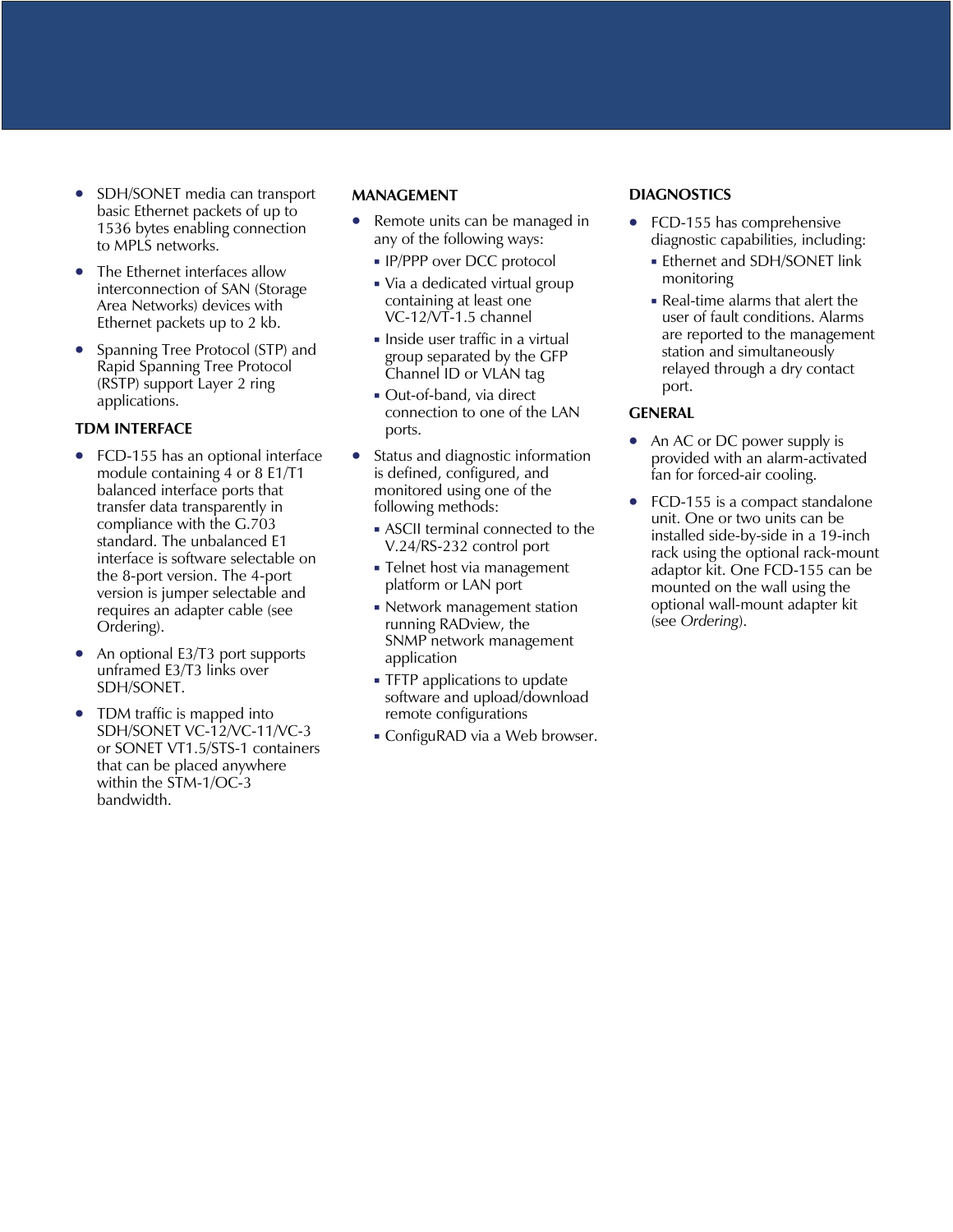### *STM-1/OC-3 Terminal Multiplexer*

### **SPECIFICATIONS**

#### **STM-1/OC-3 MAIN LINK (NETWORK)**

- **Number of Ports**  1 (second link available for redundancy)
- **Bit Rate**  155.52 Mbps ±20 ppm
- **SFP Socket**  Characteristics: See *Table 1* SPF options: See *Ordering*
- **Timing** 
	- $\blacksquare$  Internal clock
	- Recovered from the STM-1/OC-3 interface
	- External clock from PDH tributary
- **Compliance**  SDH: ITU-T G.957 SONET: GR-253-core
- **Framing** 
	- SDH: ITU-T G.707, G.708, G.709 SONET: ANSI T1.105-1995, GR-253-core
- **Line Code**  NRZ

#### **LAN INTERFACE**

- **Number of Ports**  ■ 2 or 6 10/100BaseT ports Optional 1 GbE
- **Compatibility**  Relevant sections of IEEE 802.3u, 802.3x, 802.1D and 802.1Q
- **LAN Table**  1,024 MAC addresses with selectable automatic aging time
- **Data Rate** 
	- 10BaseT: 10 Mbps
	- **100BaseT: 100 Mbps**
	- 1000BaseT: 1000Mbps (Gigabit Ethernet)
	- Autonegotiation
- **Connectors (per port)** 
	- RJ-45, shielded
	- **SFP** socket (for transceivers, see Ordering)

#### **E1/T1 PDH INTERFACE (OPTION)**

- **Number of Ports**  4 E1, 4 T1, 8E1, or 8 T1
- **Compatibility**  ITU-T Rec. G.703, unframed
- **Nominal Data Rate**  E1: 2.048 Mbps T1: 1.554 Mbps
- **Line Code**  E1: HDB3 T1: B8ZS
- **Impedance**  E1: 120Ω balanced or 75Ω unbalanced T1: 100Ω balanced
- **Maximum Line Attenuation**  36 dB (LTU mode) 12 dB (DSU mode)
- **Timing** 
	- **Source clock is recovered from** the receive signal coming from the remote E1/T1 side
	- **Locked to the SDH/SONET** interface clock
- **Connectors**

4-ports: RJ-45, shielded 8-ports: 44-pin, D-type, female

|                      | <b>Transceiver</b> | Wavelength       | <b>Fiber Type</b>                     | <b>Transmitter</b><br><b>Type</b> | <b>Connector</b><br><b>Type</b> | <b>Input Power</b><br>[dBm] |          | <b>Output Power</b><br><b>IdBml</b> |          | <b>Typical Max.</b><br>Range |         |
|----------------------|--------------------|------------------|---------------------------------------|-----------------------------------|---------------------------------|-----------------------------|----------|-------------------------------------|----------|------------------------------|---------|
|                      |                    | [nm]             | [µm]                                  |                                   |                                 | (min)                       | (max)    | (min)                               | (max)    | [km]                         | [miles] |
| Uplink<br>STM-1/OC-3 | SFP-1              | 1310             | 62.5/125 multimode                    | <b>VCSEL</b>                      | LC                              | $-30$                       | $-14$    | $-20$                               | $-14$    |                              | 1.2     |
|                      | SFP-2              | 1310             | $9/125$ single mode                   | Laser                             | LC                              | $-28$                       | -8       | $-15$                               | -8       | 15                           | 9.3     |
|                      | SFP-3              | 1310             | 9/125 single mode                     | Laser                             | LC                              | $-34$                       | $-10$    | -5                                  | $\Omega$ | 40                           | 24.8    |
|                      | SFP-4              | 1550             | 9/125 single mode                     | Laser                             | LC                              | $-34$                       | $-10$    | -5                                  | $\Omega$ | 80                           | 49.7    |
|                      | <b>SFP-11</b>      | Copper<br>Uplink | Coaxial cable<br>$75\Omega$ impedance |                                   | Mini-BNC                        |                             |          |                                     |          | $0.135*$                     | $0.08*$ |
| User Port<br>යි<br>ර | SFP-5              | 850              | 50/125 multimode                      | <b>VCSEL</b>                      | <b>LC</b>                       | $-17$                       | $\Omega$ | $-9.5$                              | $\Omega$ | 0.55                         | 0.3     |
|                      | SFP-6              | 1310             | $9/125$ single mode                   | Laser                             | LC                              | $-20$                       | $-3$     | $-9.5$                              | $-3$     | 10                           | 6.2     |
|                      | SFP-7              | 1550             | $9/125$ single mode                   | Laser                             | LC                              | $-22$                       | $-3$     | $\Omega$                            | $+5$     | 80                           | 49.7    |
|                      | SFP-8D             | 1310             | $9/125$ single mode                   | Laser                             | LC                              | $-21$                       | $-3$     | $\Omega$                            | $-4$     | 40                           | 24.8    |

**Table 1. Interface Characteristics** 

 *\* Using RG59 B/U.*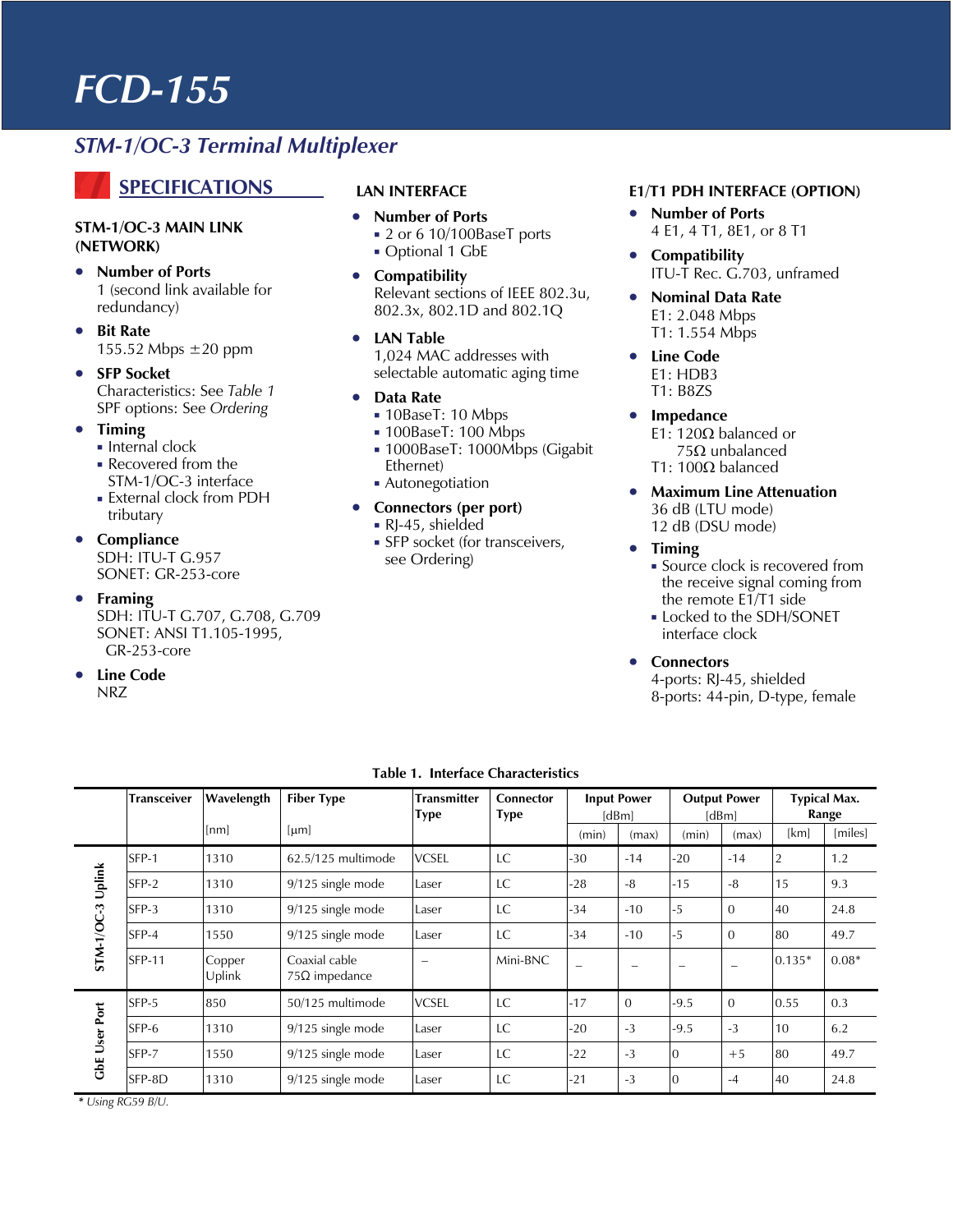## *STM-1/OC-3 Terminal Multiplexer*

#### **E3/T3 PDH INTERFACE (OPTION)**

- **Number of Ports**  1
- **Compatibility**  ITU-T Rec. G.703, unframed
- **Data Rate**  E3: 34.368 Mbps T3: 44.736 Mbps
- **Framing**  Unframed
- **Line Code**  E3: HDB3 T3: B3ZS
- **Line Impedance**  75Ω
- **Connector**  Two BNC female
- **Timing** 
	- **Source clock is recovered from** the receive signal from the remote E3/T3 side
	- **Locked to the SDH/SONET** interface clock

#### **MANAGEMENT PORTS**

- **CONTROL Port**  Interface: V.24/RS-232 Connector: 9-pin D-type, female Format: Asynchronous Baud rate: 0.3–115.2 kbps Selectable word format: 7 or 8 bits, no parity, 7 bit odd or even parity
- **Out-of-Band Access**  Single Ethernet port FCD-155
	- version: MNG ETH port Other FCD-155 versions: ETH 1 and ETH 2 ports (through internal Ethernet switch)

#### **INDICATORS**

- **General**  PWR (green) – Power TST (yellow) – Test MAJ ALM (red) – Major alarm MIN ALM (red) – Minor alarm LOC SYNC LOSS (red) – Local loss of synchronization on the STM-1/OC-3 links REM SYNC LOSS (red) – Remote loss of synchronization on the STM-1/OC-3 links
- **ETH, MNG, GbE (per port)**  LINK (green) – LAN link integrity ACT (yellow) – LAN data activity
- **E1/T1 PDH Interface (per port)**  SIG LOSS (red) – E1 link signal loss AIS (red) – AIS on E1 link
- **E3/T3 PDH Interface**  SIG LOSS (red) – E3/T3 link signal loss
- **STM-1/OC-3 Main Links**  SIG LOSS (red) – STM-1/OC-3 link signal loss ON LINE (green) – STM-1/OC-3 link is active (indicator is on) or on standby (indicator is blinking)

#### **GENERAL**

- **Power**  AC: 100 to 240 VAC ±10%, 50 to 60 Hz DC: –48 VDC (–40 to –72 VDC)
- **Power Consumption**  30W
- **Alarms**

Last 100 alarms are time stamped, stored, and available for retrieval

#### • **Alarm Relay Port**

Operation: normally open, normally closed, using different pins Connector: 9-pin, D-type, female

• **Physical** 

Height: 4.4 cm (1.7 in) Width: 21.5 cm (8.5 in) Depth: 30.0 cm (11.8 in) Weight: 2.4 kg (5.3 lb)

• **Environment**  Temperature: 0°–50°C (32°–122°F) Humidity: Up to 90%, non-condensing